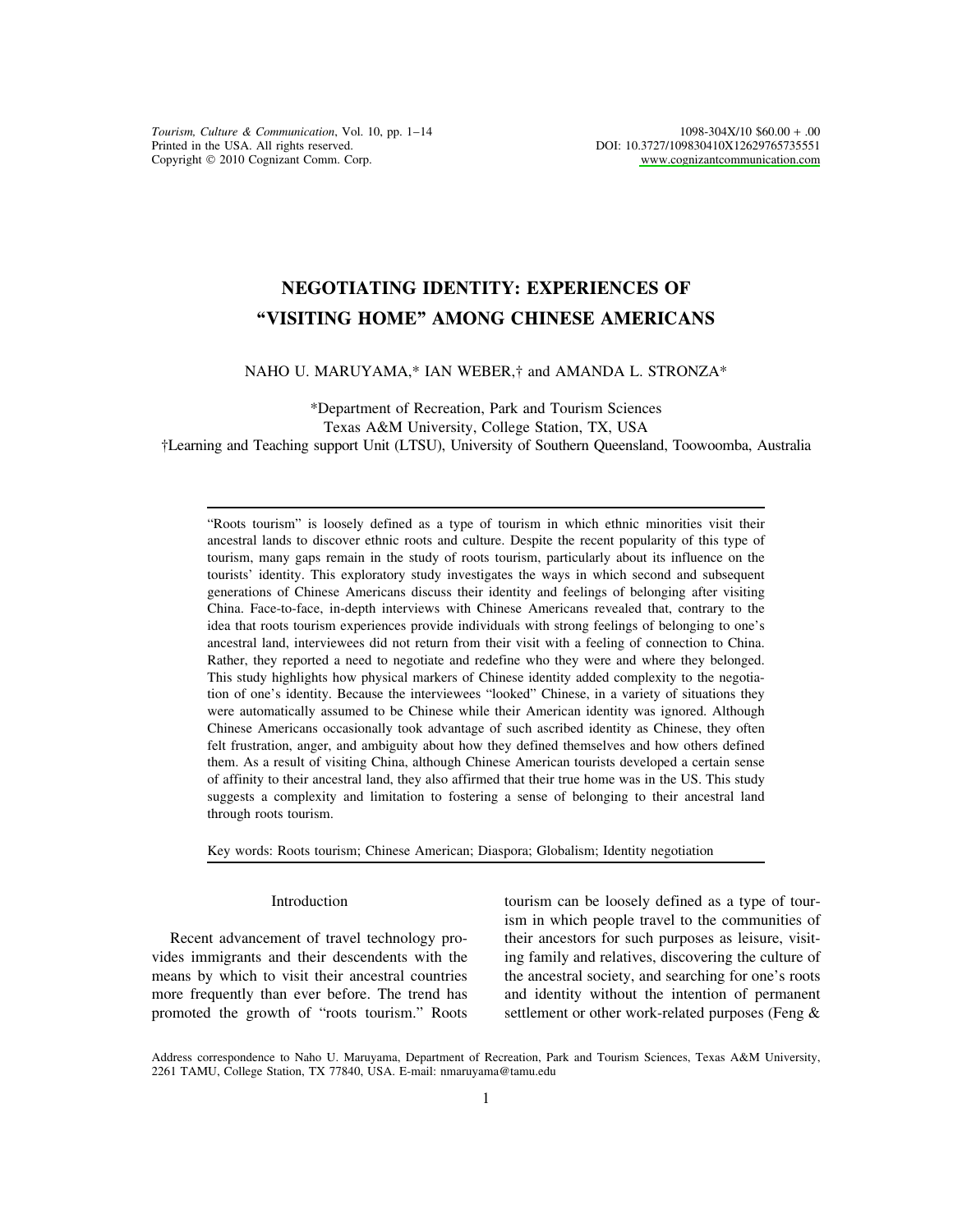Page, 2000; Kibria, 2004). In response to the increasing popularity of roots tourism, scholars have begun to investigate different elements of this type of activity, including motivations and travel patterns (Hall & Duval, 2004; King, 1994), local people's view about roots tourists (Louie, 2004), various structures of organized roots tours (Lehrer, 2006; Louie, 2004), and economic and political impacts on local communities (Carter, 2004; Lew & Wong, 2002; Oxfeld, 2004). Yet, many gaps remain in our understanding of roots tourism. For example, we are still not certain about its influence on tourists' identity. In what ways does visiting an ancestral land influence a sense of who one is and where one belongs? Do these tourists feel at "home" in their ancestral land? Roots tourists' answers to these questions may be better understood when they are seen in the context of mobility, globalization, and transnationalism.

Duval (2004) argued that roots tourism would foster an identity attached to tourists' ancestral lands. However, other scholars (Kibria, 2002; Louie, 2004; Tsuda, 2003) argued that such "homecoming" experiences did not necessarily foster a transnational sense of identity. Rather, emotional attachment to the ancestral land may become more diffused, especially as people gain awareness of other facets of their identity, including language, class, and citizenship. Roots tourists may realize the consequence of displacement or disconnection from their ancestral land and a need to negotiate and reevaluate who they are and where they belong (Stephenson, 2002).

The aim of this article is to illustrate the ways in which Chinese Americans who visit China negotiate and redefine their identity and a sense of belonging. In particular, this study reveals that physical markers of Chinese ethnicity add tension and complexity to the negotiation and definition of identity. On the one hand, physical markers allowed Chinese Americans to become immersed in the local population. Some even consciously acted as locals to gain the advantage given only to Chinese individuals. On the other hand, the markers generated the expectation for the Chinese Americans to be competent in Chinese cultural skills. The expectation often challenged their "ethnic authenticity" because many Chinese Americans lacked the skills as a result of their American upbringing. At the same time, their "Americaness" was often distrusted because they "looked" Chinese in the eyes of others.

#### Roots Tourism and Identity Negotiation

Vertovec (2001) suggested that identity was constructed through "a kind of internal (self-attributed) and external (other-ascribed) dialectic conditioned within specific social worlds" (p. 577). Similarly, other scholars maintained that it was a process of self and other ascription (Barth, 1969; Phinney, 1992). Lee, Noh, Yoo, and Doh (2007) illustrated that "in a situation or context in which there is a distinction between two groups, people tend to identify with the group that is perceived as most similar to them" (p. 115). Then, the continuous process of comparison and negotiation leads individuals to form a sense of belonging, emotional attachment, and pride and to accept the norms, attitude, symbols, and behavior of the group.

In the study of tourism and identity, particularly for ethnic minorities, scholars have overtly focused on the ways in which ethnic groups as "host" communities maintain, modify, and materialize their ethnic identity to respond to tourists' gaze (Adams, 2006; Strain, 2003; Urry, 2002; Yea, 2002). In other words, less attention has been paid on how ethnic minorities as tourists, or "guests," transform their identity through travel experiences. The study of roots tourism is gradually filling this gap by investigating the relationship between tourists' experiences of visiting ancestral lands and their identity.

Cohen (1979) stated in his phenomenology of tourism that visiting ancestral lands represented a quest for the "spiritual center" and ultimate belonging, especially for immigrants and their descendents who felt alienated in their everyday lives. Since his study, scholars have emphasized that roots tourism may allow not only the first generation but also the second and later generations of immigrants to satisfy longings for "home" and foster an identity attached to their ancestral land (Ali & Holden, 2006; Basu, 2001; Duval, 2003). For example, Nguyen, King, and Turner  $(2003)$  argued that visiting the ancestral land functioned to "replenish the sense of self and provide empowerment, belonging and direction" (p. 176)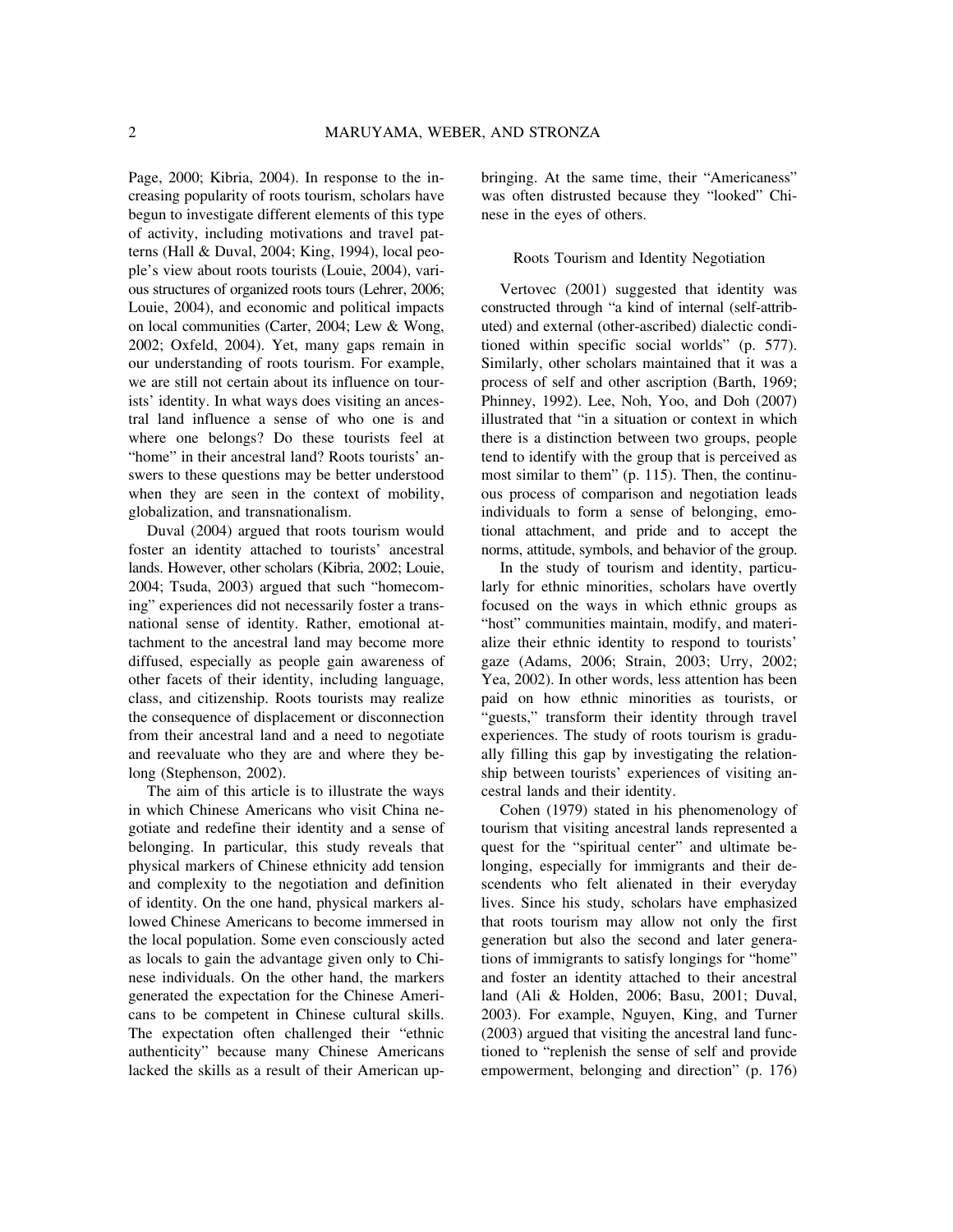among Vietnamese immigrants in Australia. Similarly, Basu (2001) illustrated that Scotland was conceptualized as sites of memory, sources of identity, and shrines of self by Scottish Canadian roots tourists. More precisely, by visiting Scotland, the descendents of the Scottish immigrants felt a sense of embodiment and internalization of the past. Such internalization of the collective memory allowed them to confirm the inherited connection to Scotland, and the visit represented a quest for self. Similarly, second generation Dominican Americans shaped their dual orientation towards the US and their ancestral land through frequent visit to Dominican Republic (Louie, 2006a).

When visiting their ancestral countries, roots tourists become surrounded by others who share a common ethnic background. Such ethnic immersion may be particularly intriguing for immigrants and their descendants, who are surrounded by ethnic others in their everyday lives. In fact, some scholars have maintained that roots travelers' disempowered position as an ethnic minority in their everyday life becomes a push factor for seeking feelings of legitimate belonging to their ancestral land (Amato, 2005; Bruner, 1996). Ali and Holden (2006) explained that roots tourism enabled the Pakistani immigrants who always felt like foreigners in the UK to visit familiar surroundings and regain a sense of confidence. Similarly, Lew and Wong (2005) reported that overseas Chinese often questioned their own identity and values because, in a country of settlement, their Chinese physical and cultural markers represented "minoritiness." However, when visiting China, they can become surrounded by people who "look like them" and share the similar cultural traits, and the experience compensates the feeling of being minority in the one's everyday life. Roots tourism may therefore be, as Duval (2004) argued, a vehicle through which the ancestral land grows to be a significant reference point for constructing identity.

These ideas relate to the social science theories that address the influence of globalization and transnationalism on migrants with regard to constructing, maintaining, and negotiating identities across the geographical borders of nation states. More precisely, scholars have argued that through the current advancement of communication and transportation, immigrants and their descendents

are able to maintain connections with their ancestral land across national and regional borders (Kivisto, 2001; Levitt, 2001; Portes, 2003; Vertovec, 2003). Kotkin (1994), for example, described this phenomenon as the development of "global tribes." According to Kotkin (1994), a global tribe is a cosmopolitan group whose members have a common ethnic origin, are geographically dispersed beyond the national borders, and do not surrender their sense of ethnic identity but use it to survive in the global economy and political order. The development of global tribes may allow a diasporic community to expand transnational business relations and solidarity based on the ethnic ties (Hsing, 2003) and promote loyalty to the ancestral country from afar (Anderson, 1992; Glick-Schiller & Fouron, 2001; Skrbi, 2007). Moreover, belonging to a global tribe may become a strategy for people in diaspora to dissociate or liberate themselves somewhat from the Western racial hierarchy within which they are categorized as "ethnic minorities" (Espiritu & Tran, 2002; Faist, 2000; Louie, 2006b). People in diaspora, who once lived in the exile, now can rise as global actors for whom the geographical boundary of nation-states may matter less, if any, to define identity.

Yet, visiting the ancestral land is not always unproblematic and fulfilling; it may instead be associated with surprise, confusion, and disappointment (Kibria, 2002; Louie, 2004). As Stephenson (2002) argued, the roots tourists may need to reassess their identity, rather than reaffirming it, because the visit reveals consequences of social and cultural displacement from the ancestral land:

Despite wanting to embrace one's cultural heritage and ethnic roots, the experience of visiting the ancestral homeland can encourage individuals to reassess their own identities. . . . Travel experiences present diverse social contexts within which individuals have to reconstruct their identities as a consequence of being culturally displaced and socially disconnected from the ancestral homeland.  $(p. 410)$ 

Indeed, case studies have illustrated that the roots tourists, particularly those who left their hometown decades ago and were born and raised in the country of settlement, may find more differences than similarities between past and present,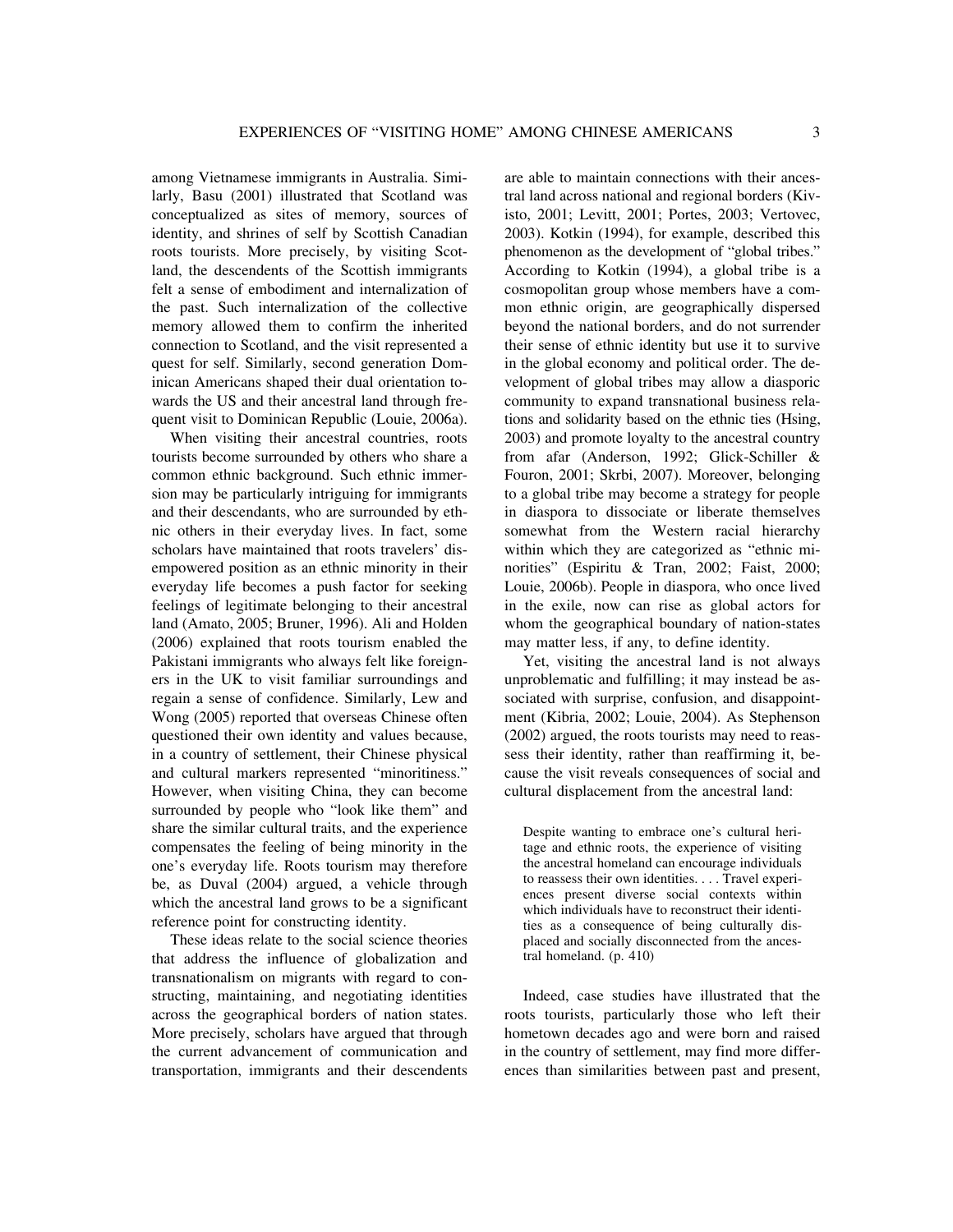imagination and reality, and cultures of the country of settlement and of the ancestral land (Epstein & Kheimets, 2001; Kibria 2002; Skrbi, 2007). For example, Skrbi (2007) argued that, as old immigrants visiting their home villages found out their homes had been demolished or realized that there was nobody left to visit in their hometown, they painfully confronted the changes from the past. Epstein and Kheimets (2001) explored the experience of the Russian-born Jewish travelers who visited Jerusalem. According to the study, these Jewish tourists had a preconstructed mental image of Jerusalem with luxury castles and churches based on popular novels and media. However, the actual ancient architecture was rather plain and unadorned, which left the tourists disillusioned. Kibria (2004) illustrated that the second generation of Korean Americans who visited Korea experienced difficulties "fitting in" with the local society because of differences in language and mannerisms between the two countries. Similarly, Baldassar (2001) illustrated that, although second-generation Italian Australians experienced cultural renewal through visiting their ancestral village, they also felt foreign because of the differences in language and dress code, and the negative stereotype that locals had towards Australians.

Duval (2003) argued that roots tourists often needed to negotiate their identities as "natives" and "foreigners." That is, in one way roots tourists are thought of, and think of themselves, as the old community members who attempt to reestablish and maintain a sociocultural connection with their families and friends. However, the roots tourists may feel disassociated from their ancestral communities when they encounter changes or when locals treat them as mere tourists. Ebron's (1999) study of African American roots tour, sponsored by McDonald's, also illustrated the series of tensions between the tour participants' identities as "returners" and as "foreign tourists." According to the study, the tour to Senegal was carefully fashioned to pursue Victor Turner's ritual process to separate the tourists completely from their normal lives and experience the liminality of "returning" to the ancestral land (Turner, 1969). However, the ritual process was often destroyed by the sponsor's commercialism, and tourists' identity as "foreign tourists," or consumers of a Western leisure product, became highlighted.

The difference in the economic class between roots tourists and locals can be another source of the identity conflict between "foreignness" and "nativeness." More precisely, roots tourists are often perceived as economically more successful than locals and are expected to make material donations to the ancestral communities. Lew and Wong (2004), for example, illustrated that roots tourists to mainland China were obligated to provide red envelopes (hong bao) with money and fine meals to all relatives. Such a role as an economic benefactor influences the tourists' identification in their ancestral land in two different ways. On the one hand, as Stephenson (2002) argued, the material help strengthens the connection between the roots tourists and their ancestral land because the help indicates expatriates' concerns for family in their ancestral land. On the other hand, the benefactor role uncovers the economic discrepancy between roots tourists and locals (Espiritu & Tran, 2002; Louie, 2004). Tourists may feel uncertain whether they visit the ancestral village as a member of a native family or as a mere foreign investor.

Accordingly, roots tourists often feel uncertain about their identity as foreigners and natives in their ancestral land. Indeed, Kibria (2002) stated that the commonality in ethnicity and ancestry became overwhelmed by the differences in other assets of identity, such as language, culture, class, and nationality. However, this study indicates that the "common ethnicity" is not merely submerged by such differences but may instead generate more tension and complexity in the negotiation of one's identity.

# **Study Population**

Chinese Americans are the third largest minority group in the US. According to the 2000 US Census, there are 2,432,585 Chinese Americans under category of Chinese alone. Of those, 678,222 people were second and subsequent generations who were born in the US.

The Chinese immigration to the US began around 1840, when gold was discovered in California (Kwang & Miscevic, 2005; Tong, 2003).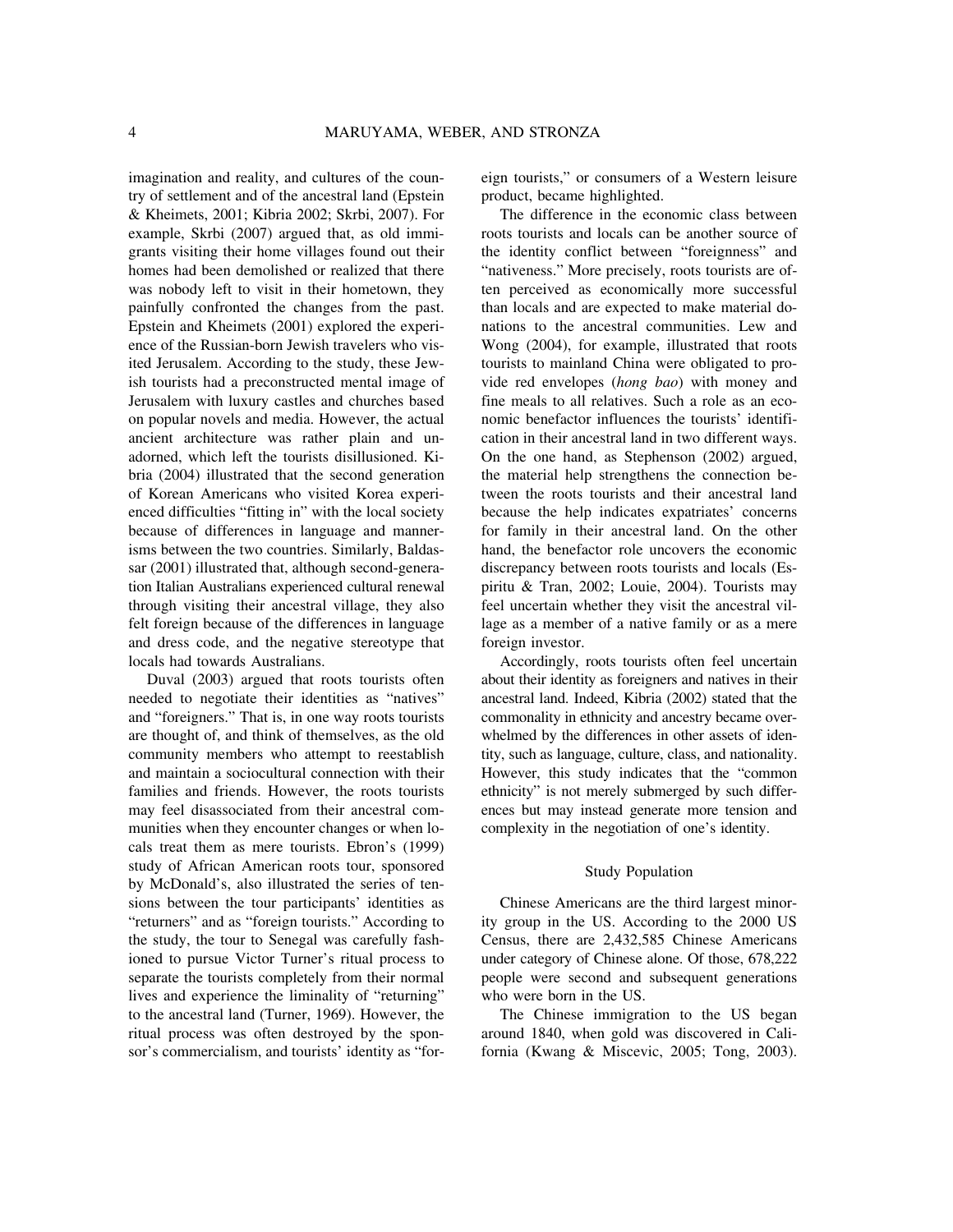An estimated 34,000 Chinese laborers, almost all young male peasants from the rural areas in the Guangdong province, came to the US to fulfill the demand for cheap laborers (Douw, 1999). As the number of Chinese workers increased, prejudice toward them became harsh. In 1882, the Chinese Exclusion Act was enforced by the US government. It prohibited the entry of new Chinese immigrants as a way of controlling the labor competition and reshaping the patterns of family formation (Louie, 2003). The act also took away some rights and privileges of Chinese immigrants who had already been in the US. As a result of the act, the size of the Chinese population dropped dramatically to around  $60,000$  (Fan, 2003).

The Chinese immigrants' identity from the early to exclusion eras was often described as "sojourners," because their objective was to improve the economic status of their families whom they left in their home villages and to return to the villages after retirement. They sent remittances and traveled back to the villages of origin to maintain ties with families, manage properties, and find wives (Lew & Wong,  $2004$ ).

However, the linkage between Chinese Americans and China was abruptly terminated in 1949, when the Communist Party of China gained power (Kwang & Miscevic, 2005). As a result, the US government banned Chinese Americans from contacting or sending remittances to their families and relatives in China. Accordingly, Chinese Americans relinquished their dream of returning to their ancestral villages after retirement and, instead, had only limited access to China until the late 1960s.

Links between the two countries began to be gradually restored following the enactment of the Immigration and Nationality Act of 1965 (Tong, 2003). The new American immigration policy encouraged a large number of intellectuals and skilled workers to immigrate to the US. The normalization of the US-China diplomatic relationship as well as anti-Chinese discrimination in South Asia and Latin America in the 1970s led to a further influx of affluent overseas Chinese to the US.

# Overseas Chinese as a Global Tribe

The political changes coupled with the advancement of technology in communication and transportation provided the opportunity for Chinese Americans to reconstruct transnational ties with their ancestral land and with other overseas Chinese who are geographically dispersed (Hsing, 2003; Lew & Wong, 2002, 2005; Yang, 2003). Indeed, Kotkin (1994) identified Chinese diaspora as one of the five most significant global tribes, along with Jews, British, Japanese, and Indians. Tu (2005) advocated building "cultural China," a transnational network among Chinese intellectuals residing overseas to assist Chinese modernization and to "explore the meaning of being Chinese in a global context" (p. 162). Other scholars also highlighted the ways in which overseas Chinese expand a transnational business network based on strong ties with family and co-ethnics (Hsing, 2003; Ma, 2003). Lew and Wong (2003) illustrated the effort by the Guangdong province, a major source of Chinese immigrants to North America, to strengthen the network with overseas Chinese to ultimately enhance future business and investment. As Nonini and Ong (1997) maintained, transnational unification with co-ethnics enables overseas Chinese "to circumvent disciplining by nation states" (p. 3).

The idea of overseas Chinese as a global tribe, however, has been criticized for several reasons. First, it is seen as too simple an equation of ancestry, ethnicity, and blood without considering the diversity within the community of overseas Chinese, which includes differences in class, gender composition, language, generations, immigration history, and nationalities (Skeldon, 2003; Waiming, 2003). As Ang (2001) stated, in imagining the global community of Chinese diaspora, "differences which have been constructed by heterogeneous diasporic conditions and experiences are suppressed in favor of illusory modes of bonding and belonging" (p. 50). Second, in the idea of the global tribe of diaspora, the ancestral origin is overly valued while geographical presence of the nation state, in which the overseas Chinese currently reside as citizens, may be largely ignored  $(Ang, 2001)$ . Overly emphasizing the ethnic ties may imply the temporariness of residence in the country of settlement and become a source of suspicion of disloyalty to the host countries. Third, the construction of the global tribe may impose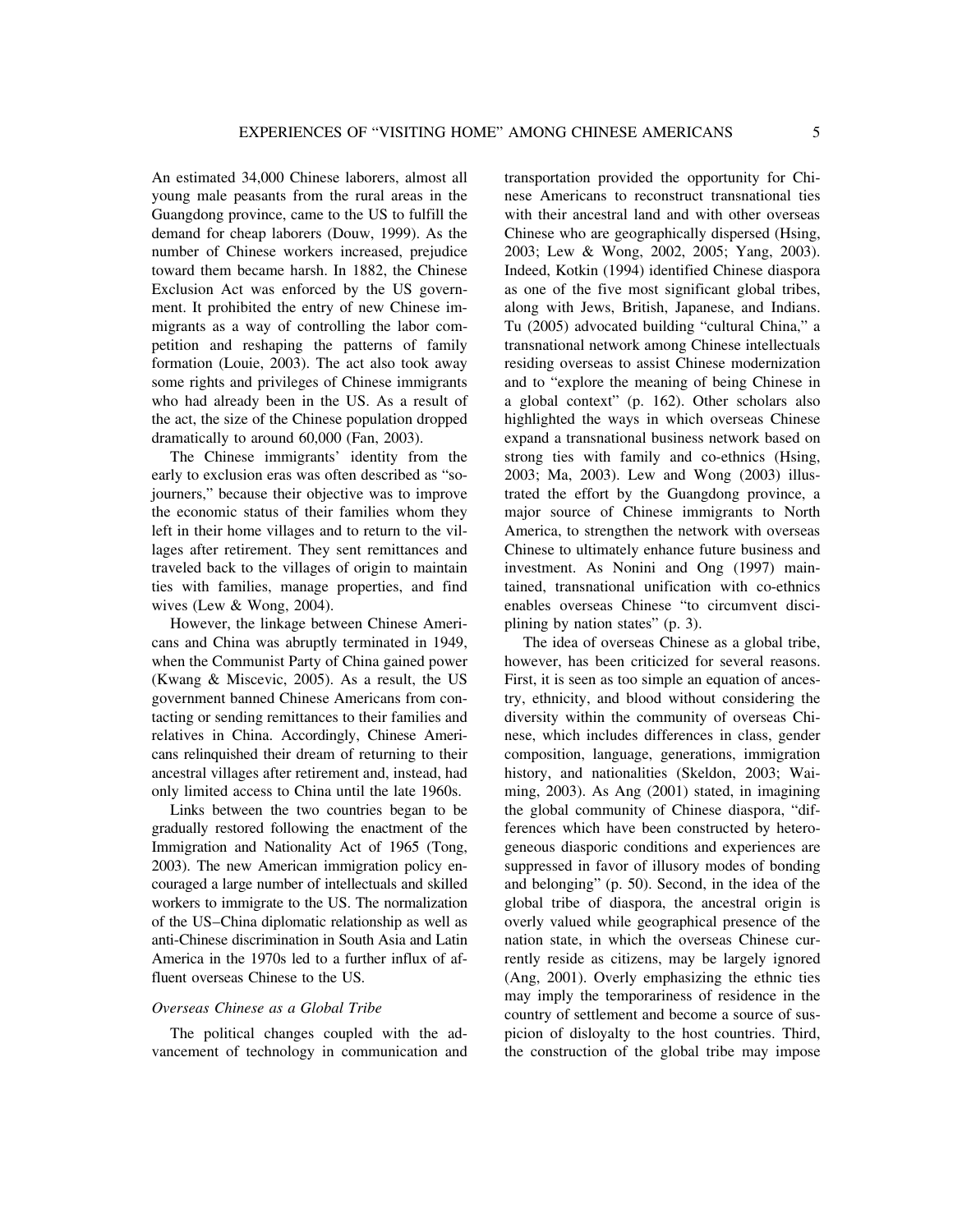the Chinese identity on those who do not have any emotional or cultural connection to China, including many of the second and later generations of overseas Chinese (Chow, 1993).

#### Methods

This study employed a qualitative approach using in-depth interviews. Eight interviewees were selected through a purposive sampling method. Although this sampling renders generalization of the study unlikely, it enables researchers to choose individuals who rigorously reflect characteristics important for a particular study (Bernard, 2006). Therefore, while the sample is not representative of the entire population, it ensures a theoretical representation. For this study, the eight interviewees were chosen because of their characteristics in ethnic background (second generation Chinese Americans) and previous experiences (visited China within 12 months prior to the interview). Two interviewees were recruited using the Internet list server at the University of California at Berkeley. The message posted on the list server was disseminated again to various Chinese-related list servers in the Bay Area. Table 1 provides profiles of the interview participants.

Data were collected through face-to-face, indepth interviews with each participant, which took place in San Francisco and Berkeley, California, from March to April 2006. Most interviews lasted 50–60 minutes, although some lasted  $2-3$  hours. A series of open-ended questions were provided to frame the interviews, so the interviewees could articulate their experiences in China. These questions were formed based on relevant literature and tested through two pilot interviews conducted prior to the data collection. The interview questions include:

- 1. What things were *familiar* to you in China?
- 2. What things were *foreign or uncomfortable* to vou in China?
- 3. What experience(s) was (were) unexpected?
- 4. What was (were) the most significant experi $ence(s) to you?$
- 5. Where do you feel like "home" and why?
- 6. Has and, if so, in what ways has your feeling of belonging changed because of the visit to China?

While the questions provided the outline of the discussion, the interviewees were encouraged to bring new topics into the conversation. To analyze the data, a cross-case approach was used. In the approach, social phenomena are observed, recorded, classified, and then compared (Goetz & LeCompte, 1981). Through the constant comparison of an event with previous events, Goetz and LeCompte

Table 1 Profile of Interview Participants

| Name            | Gender Age |    | Place of Origin         | No. of Visits Proficiency<br>to China | in Chinese | Style of Travel                                           |
|-----------------|------------|----|-------------------------|---------------------------------------|------------|-----------------------------------------------------------|
| Alice           | female     | 25 | San Francisco, CA twice |                                       | moderate   | Summer-long language program;<br>Organized tour           |
| Angela          | female 27  |    | San Francisco, CA once  |                                       | poor       | Organized tour                                            |
| Ellen           | female 21  |    | Los Angeles, CA         | four times                            | moderate   | With family; By herself; Summer-<br>long language program |
| Henry           | male       | 20 | San Francisco, CA twice |                                       | fluent     | Organized tour                                            |
| Jennifer female |            | 25 | Union City, CA          | six times                             | fluent     | With family; By herself; With<br>business partners        |
| Sharon          | female     | 26 | San Francisco, CA once  |                                       | moderate   | Organized tour                                            |
| Tiffany         | female     | 25 | San Francisco, CA once  |                                       | poor       | Organized tour                                            |
| Tommy male      |            | 23 | San Francisco, CA twice |                                       | moderate   | With family; By himself                                   |

Names are pseudonyms.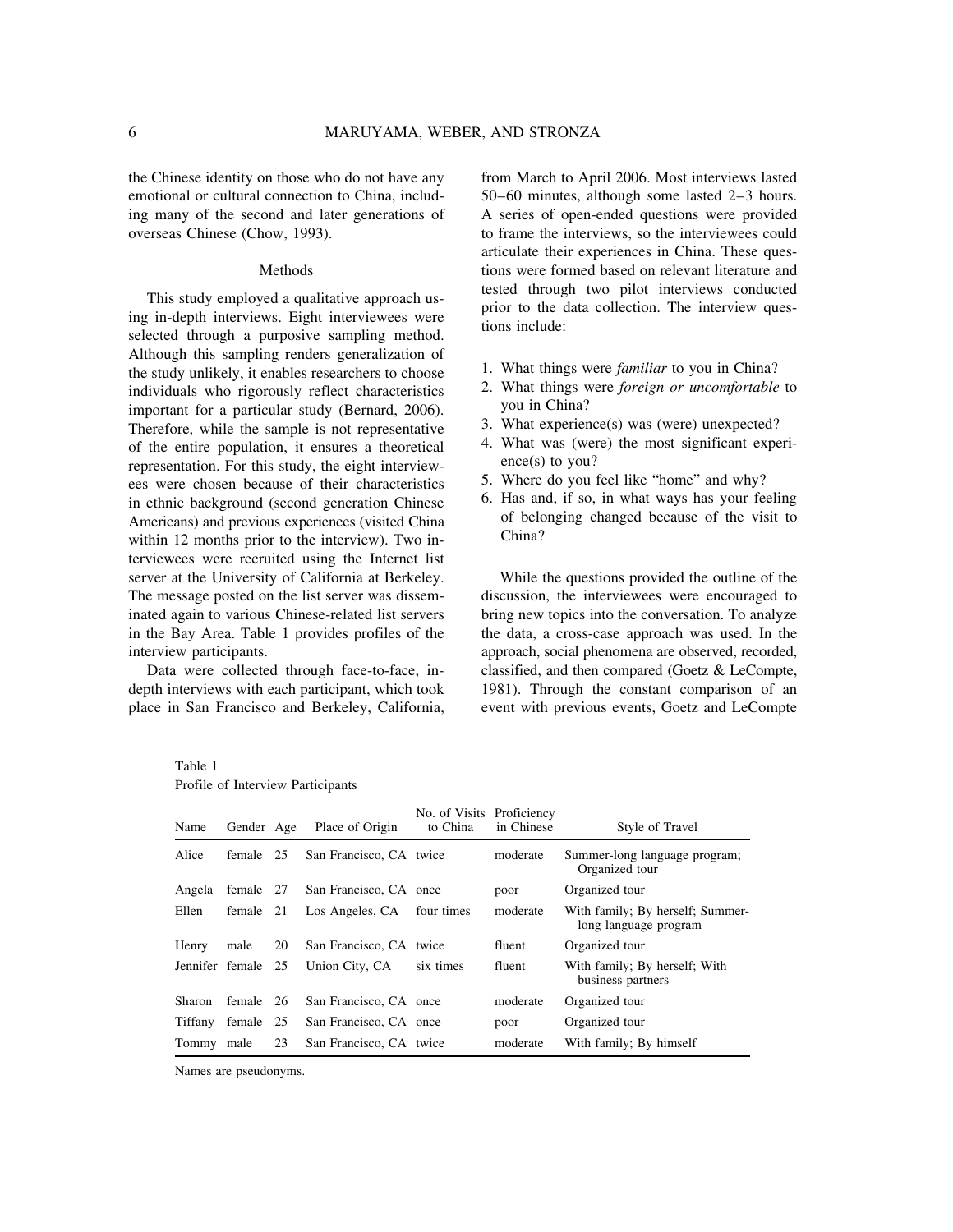argued, "new topological dimensions, as well as new relationships, may be discovered" (p. 58). Dye, Schatz, Rosenberg, and Coleman (2000) describe three steps involved in the method. Catego*rizing data bits* is a process of reducing the complexity of the data and uncovering and categorizing the primary patterns in the data. It requires careful consideration and judgment about what is significant and meaningful in the data. After creating temporary categories, the categories across the cases or events are *compared* to look for patterns and variations. Refining categories is the continuous effort to determine the categories and fit between the categories and data bits. Through continuous refinement, the standard for including and excluding data bits becomes more accurate. In the next section, the three categories that emerged as a result of the three steps will be introduced.

#### Results

# Discovering Chinese Connection

The Chinese American interviewees spoke of their experiences in which they felt a strong sense of affinity to China. The occasion they mentioned most frequently was when they visited their ancestral towns and met their relatives. Although the interviewees had known about their relatives in China through genealogy research or occasional exchanges of telephone calls and letters, the visit was their first time to meet relatives in person. Alice, who visited the village of her maternal ancestors, recalled that although she was highly anxious before the first meeting with her relatives, it turned out to be a joyful gathering that transformed the indirect, uncertain family tie into a solid and real connection:

[When I visited] My mother's father's village, [my relatives] asked me to come to dinner with them. I was really scared, and actually I didn't want to go because I was a little too overwhelmed. But I decided to join in and when I got to their apartment, they have this entire table, full of food, and I realized that they have been preparing for me for hours or probably a day preparing food, and everybody was there like 30 peo $ple. \ldots$  So, it was a big thing, how important the link is to them just as it is important to me. They were so happy, and they are really celebratory. The relatives knew nothing about me, probably

95% of people I have never met in my entire life. But they were really happy to be there, and it was like a big celebration to them, and they made me feel so special.

The sense of affinity was also heightened when the Chinese Americans found pictures and letters that their grandparents and parents in the US sent to the relatives in China. These artifacts made the Chinese Americans affirm an ancestral connection that spans national borders. They made comments such as, "I felt like this is where all started" and "I felt like China is a part of me."

Visiting the ancestral towns allowed the Chinese Americans to imagine the lives that they could have had if their ancestors had not emigrated to the US. Particularly, for those whose ancestral towns are in rural areas, the differences between the village and the US were considerably large in regards to the living conditions. They explained that, although they had prior knowledge about the substandard living conditions in China, the actual visits to villages were compelling. Alice recalled that seeing her relatives' houses with neither air conditioners nor adequate waterworks made her realize the privilege that her ancestors' migration to the US brought to her. Similarly, Sharon felt strong appreciation when she visited the villages of her paternal ancestor:

My relatives took me up to visit my great grandfather's burial site. It was on the top of the very large hill, so we had to climb all up, and there is, so it took us half an hour to get up there.... So, when I was up there, I had this feeling of gratitude. If it wasn't for my great grandfather, my grandfather would not have come to the US. So, it was just a feeling of "thank you for helping my family to be where it is today."

The sense of appreciation for her ancestors' migration to the US, however, may imply not only that Sharon realizes the disparity in the lifestyles between two countries but also that she is inclined toward the life in the US. Although visiting the ancestral village fostered a concrete connection between Sharon and her extended family in China. at the same time the visit reinforced her American orientation.

Stephenson (2002) argues that, when Caribbean islanders living in the UK visited their ancestral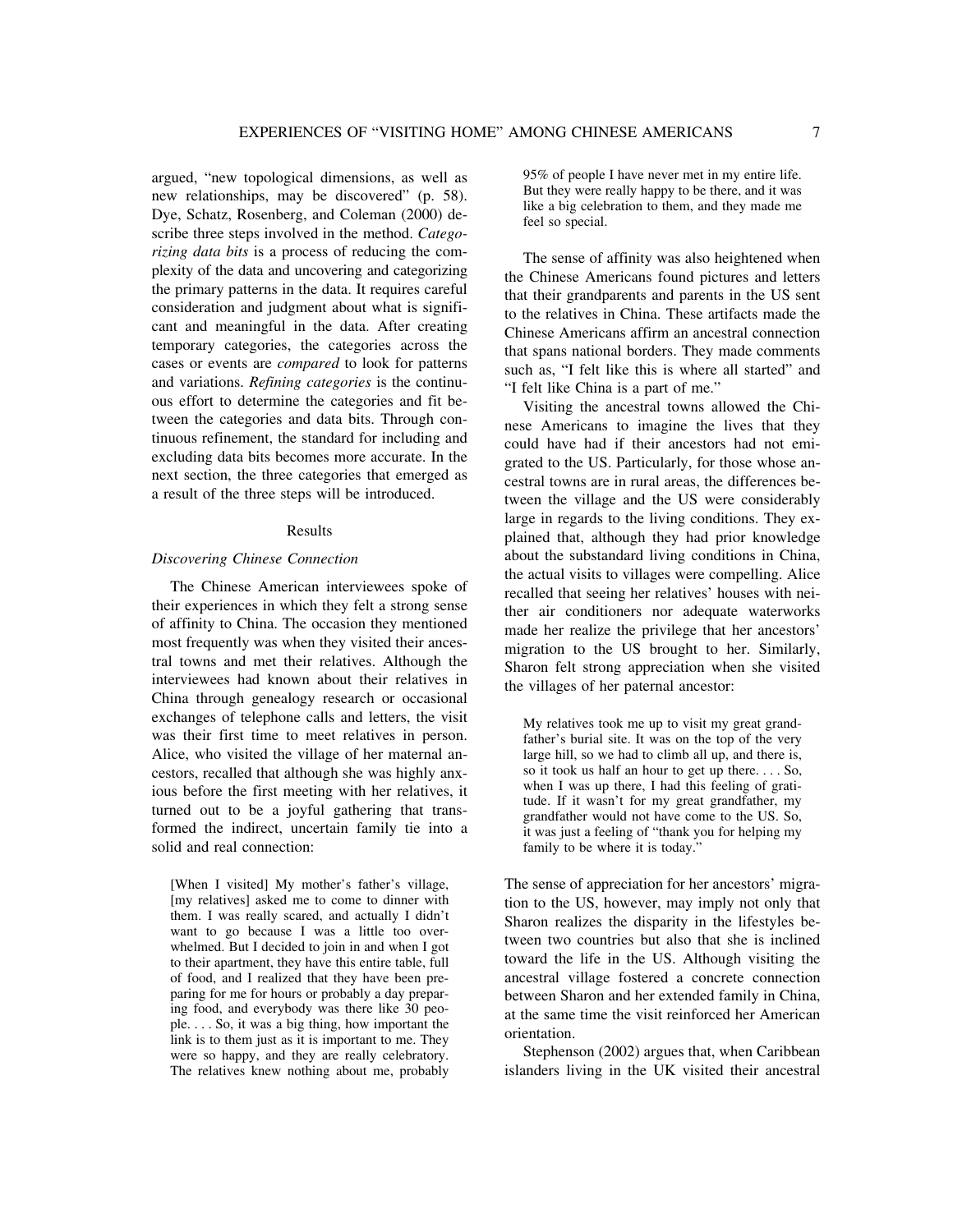islands, they distinguished themselves from foreign tourists because of their ethnic background shared with locals, knowledge of the island, and connection with their relatives and friends in the island. Similarly, the Chinese Americans in this study often compared themselves with other tourists and emphasized how much more they were familiar with Chinese culture and customs than others. For example, Jennifer stated that:

Compared to a complete foreigner, I am familiar with the subtle customs. Say, some people put off restaurants [in China] because it's noisy. But I grew up with a noisy Chinese restaurant. If you go to a Chinese restaurant, it's chaotic but it's normal for me.... or, if you go to a park, Chinese people write some characters and words on natural places whereas most Americans would say that it ruin the nature. But it is aesthetic for Chinese. Well, I cannot read them, I don't know what they mean. But I know it's art and symbolic in a way.

Their Chinese physical characteristics allowed the interviewees to blend in with the local Chinese population. One female interviewee jokingly stated, "When I arrived in China, I looked around and thought, oh my God, everyone here looks like us. There are so many Chinese people here!" Being surrounded by people who "look like them" was somewhat a notable experience for the interviewees. It provided them with a certain level of comfort. Moreover, some stated that they occasionally pretended to be local Chinese. Some did so merely for fun but others consciously did so to take advantage of their Chinese identity. Tiffany described that she was able to gain a free access to the region where foreign visitors need to get a permission to enter because she "looked" Chinese:

Sometimes it's great [to look Chinese], because you can do things that foreigners can't do. This one region, where, if you are a foreigner, if you're not Chinese national, you need to get a special permission to enter. And sometimes, I got away without getting permission because I look Chinese, I just pretended I was and because so many different lot dialects in China. It's okay if your Chinese is not perfect. They figured that you come from a different part of the country.

Tiffany's reply may be an example of what is called "racial identity play" (Kibria, 2002). The term is referred to "the self-conscious manipulation, by those on whom it is imposed, of the marker of race and the assumptions and meanings about identity that marker signals" (Kibria, 2002, p. 83). Kibria (2002) argued that through the racial identity play, the individual would obtain an advantage over the presumption imposed on the one by others. Indeed, Tiffany consciously took advantage of others' assumptions about her nationality based on her physical markers to gain the privilege given only to Chinese individuals.

#### Challenged Chineseness/Distrusted Americanness

The Chinese identity ascribed to Chinese Americans based on their physical characteristics, however, was not always an advantage. The Chinese Americans stated that they often found themselves expected to be competent in Chinese culture because they looked Chinese. Such expectations often challenged the authenticity of their identity as true Chinese because many Chinese Americans lacked the cultural skills, such as language, as a result of their American upbringing. For example, Tommy stated, "When I don't speak Chinese to [the locals], they go like 'what kind of Chinese are you'?"

Encounters with locals who expect immigrants' descendents to be familiar with the ancestral culture have not been uncommon in the experiences of roots tourists with various ethnic backgrounds (Kibria, 2004; Stephenson, 2002). However, such an expectation seemed particularly demanding among the Chinese because of what Dikotter (1992, cited by Louie, 2001) called a Chinese "racial ideology." In the ideology, Chinese identity is based primarily on blood and lineage, and yellow skin and black hair are constructed as important ethnic markers that represent faith and loyalty to Chinese heritage, nation, and culture. In other words, Chinese individuals who have the ethnic markers are assumed to remain essentially Chinese and to perform the Chinese cultural identity, regardless of whether they are in the mainland or abroad.

However, as Louie (2000) pointed out, while Chinese Americans keep the physical markers as Chinese, they often lack the cultural competency. Indeed, the interviewees in the study described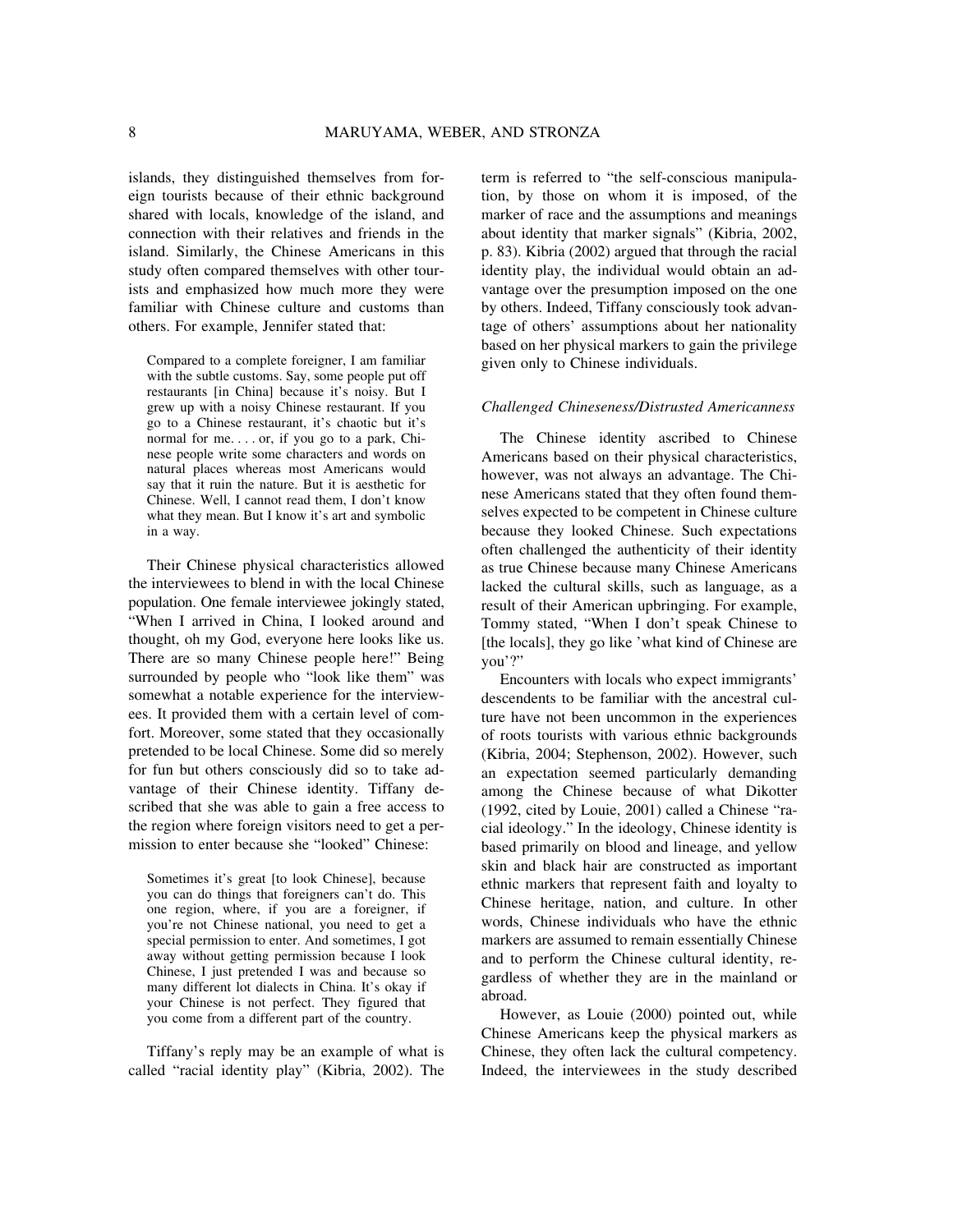their experiences in which the gap between their physical identity and cultural upbringing created tension in the interactions between locals and other tourists. The lack of language skills was the most obvious cause of the resentful experiences with locals. In this study, only two of the interviewees were fluent in the Chinese language, and the rest of the interviewees' proficiency level was moderate to poor. Four interviewees could carry a simple conversation, and two interviewees stated that they only knew some words and phrases. Jennifer, who primarily used English both at home and at school, spoke of a sense of frustration that she felt in an encounter with a local Chinese man. She said that although she told the man that she was born and raised in the US, he did not understand why Jennifer did not speak Chinese because he had the notion that the Chinese language skill should be inherited.

I was on a train in a three-day trip in China, and I met this Chinese guy. He said, "Why don't you speak Chinese, because you are Chinese." And, I explained to him that I am from the US. But he said, "You are Chinese." So, it's frustrating.... I tried to explain but some people don't understand that language is not an innate ability. A lot of people don't understand that.

The gap between their physical and cultural identities became a concern in the interaction with other tourists, too. Angela, who traveled in China with her Caucasian friends, felt "odd" because her friends expected her to be familiar with Chinese culture and asked her numerous questions. She, however, sometimes did not have answers. As a result, she became uncertain about her true Chineseness:

I feel, I'm only halfway Chinese.... Like I was always called to explain to them, "oh, what is this" and "what is that" and sometimes I know, and sometimes I don't know....I only partly know.... If you're talking about authenticity, you know, is it really I am being Chinese or I am performing the whole time? It was a little bit awkward.

When they were censured by others for a lack of knowledge of Chinese culture, or had the painful realization themselves, the interviewees often used their American identity as an "instrument" to disassociate themselves from the negative encounters. One interviewee defensively countered, "There is always the American mind to come back to." Other interviewees also emphasized the boundary between local Chinese ("they") and the Chinese Americans ("we") when they described the negative encounters with locals.

Ironically, however, the interviewees also recalled their experiences in which the authenticity of their American identity was questioned. According to the interviewees, local Chinese did not believe that the Chinese Americans were "true Americans" because being an American means "white" for local Chinese. As Henry indicated, Chinese Americans looked "too Chinese" and "don't look like Americans" in the eyes of the local Chinese. Jennifer, who tried to teach English to local Chinese students during her summer study abroad in China, stated that local Chinese did not give credit to her English skills. To teach English, one needs to look Western:

A lot of students doing study abroad in China, if they spoke English they try to get the job to teach English because there are a lot of jobs available. ... So, you know, my English is good. It's my native language. But I look Chinese, so people are less inclined to learn English from me, because I am disassociated with the language. Not just Chinese from North America but Chinese Dutch. Dutch speak wonderful English. So do South Africans. They speak wonderful English. But if there's a French girl whose English is horrible, she would get a job, because she looks white. So, that was frustrating.... It's insulting to some degree, because even here, my English is better than most of my American friends. So it's insulting because, you are not given credibility.

Female respondents found themselves trapped in the gender and class hierarchy in China. They were often criticized by the locals for going to college instead of getting married and having children. Moreover, Angela, who visited Shanghai, described her encounter at one local bar where she found many white men and local Chinese women were dating. The women's hope, Angela indicated, was to find a white man so they can marry and leave China. She felt extremely bothered to see the phenomenon because of two reasons. In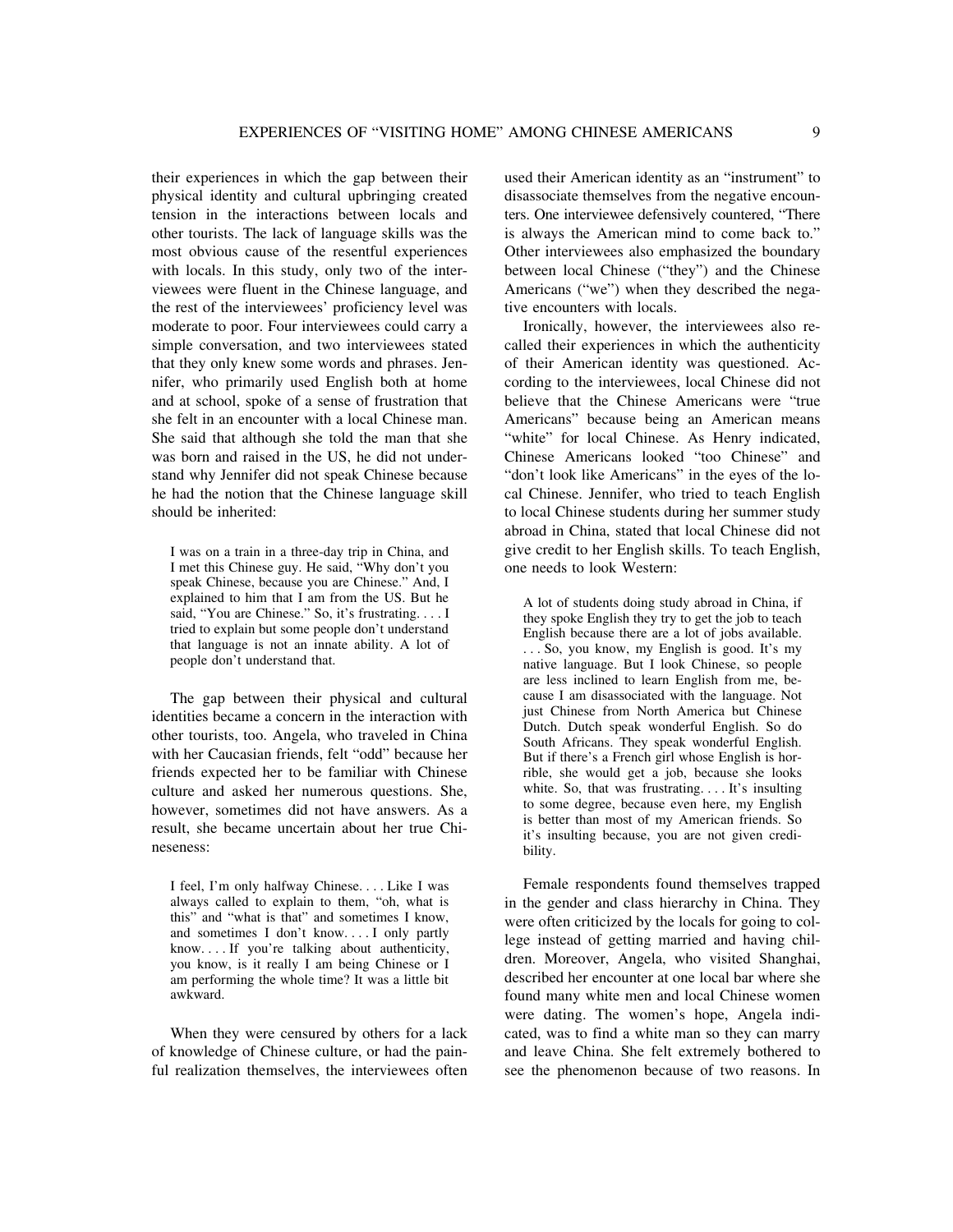one way, she felt pure anger about the white man exercising his economic and social power to take advantage of a disadvantaged Asian woman. In addition, she felt uncomfortable because she might appear to be one of the Chinese women looking for a white date, because of her Chinese physical markers<sup>.</sup>

In Shanghai, sometimes I went to this one club, and mainly white males go there. If there were any local Chinese, they were local Chinese women. So you felt this dynamic of Asian women and white men, and that is awkward for me because if you do hear stories of women who wants to marry so she can leave the country. It really bothers me when you see this ugly, old white man with a beautiful young Chinese woman, and you are like, well, that wouldn't happen in the US. He is only able to do so [in China] because he is wealthy and he is foreign.

(Interviewer): What really bothers you that much?

Because this ugly, old white man is taking an advantage of the fact that there is this power dynamics in terms of social status, economic status taking place. That's frustrating. Because . . . a lot of my friends in Shanghai are American men, white men, for whatever the reasons. But you feel that the locals would think that, maybe, I was a local Chinese woman looking to marry and leave the country, you know what I mean? So that's awkward

In summary, although the Chinese American interviewees attempted to justify their lack of Chinese language skill and cultural knowledge based on their American background, their physical markers as Chinese was powerful enough to allow locals to label the Chinese Americans as "not American enough." The Chinese Americans felt frustrated or even anger toward being labeled in such way, and the frustration weakened a sense of connection with local Chinese.

#### **Identity In-Between**

Because of the contestation and negotiation of identities as Chinese and American, particularly through the interaction with the locals, the Chinese American tourists developed a sense of ethnic identities lying between the two countries. In one way, they certainly felt a heightened sense of connection to China. Some of them began to learn the Chinese language after the visit, participate in Chinese cultural events, and be more conscious about ways in which Chinese culture is represented in the US. They also spoke of their willingness to take their children to China in the future. Moreover, their visit encouraged some of the interviewees' parents who had not ever been to China or had not been since their immigration to consider visiting. Indeed, two interviewees visited China with their parents after their first visit, and two were planning the family trip in the near future. At the same time, however, all the interviewees stated that they could not picture themselves living in China. Alice stated that although she felt a strong sense of affinity to China owing to her grandmother, who had often talked about China, she does not consider living in China:

There was definitely the time I would look out, then, really proud of that the landscape is my home. I thought it's just because my ancestor came from there, my grandmother has a story about it. I could've grown up here, and part of me actually had grown up there. Just like, listening to her story, taking up mannerism that she has, you know? But then, I couldn't pictures of myself living there. This isn't me. This is not me. I couldn't live there. For me, "home" is with a Western toilet, coffee shop, Internet access all over, laptop computer. That's my home.

Sharon similarly stated:

There are definitely parts [of China] that are familiar [to me]. Like, when we were riding a bus and look outside the landscape, and I'm like "oh," you know, the rice patios and everything. I feel like "oh, this is kind of cool, this is where my ancestors come from." And, because of the connection, I feel like home. But on the flip side, if I'd be walking around the villages, I didn't understand what villagers were saying, or if I'd be in the city, I didn't know where I was. And, that would sort of feel very unfamiliar, feel like I was visiting a foreign country.

The two excerpts above present contradictory meanings of China. In one way, Alice and Sharon identified China as "home" because of the ancestral connection. The visit to China transformed the abstract idea about their ancestral land to a concrete sense of connection. At the same time, they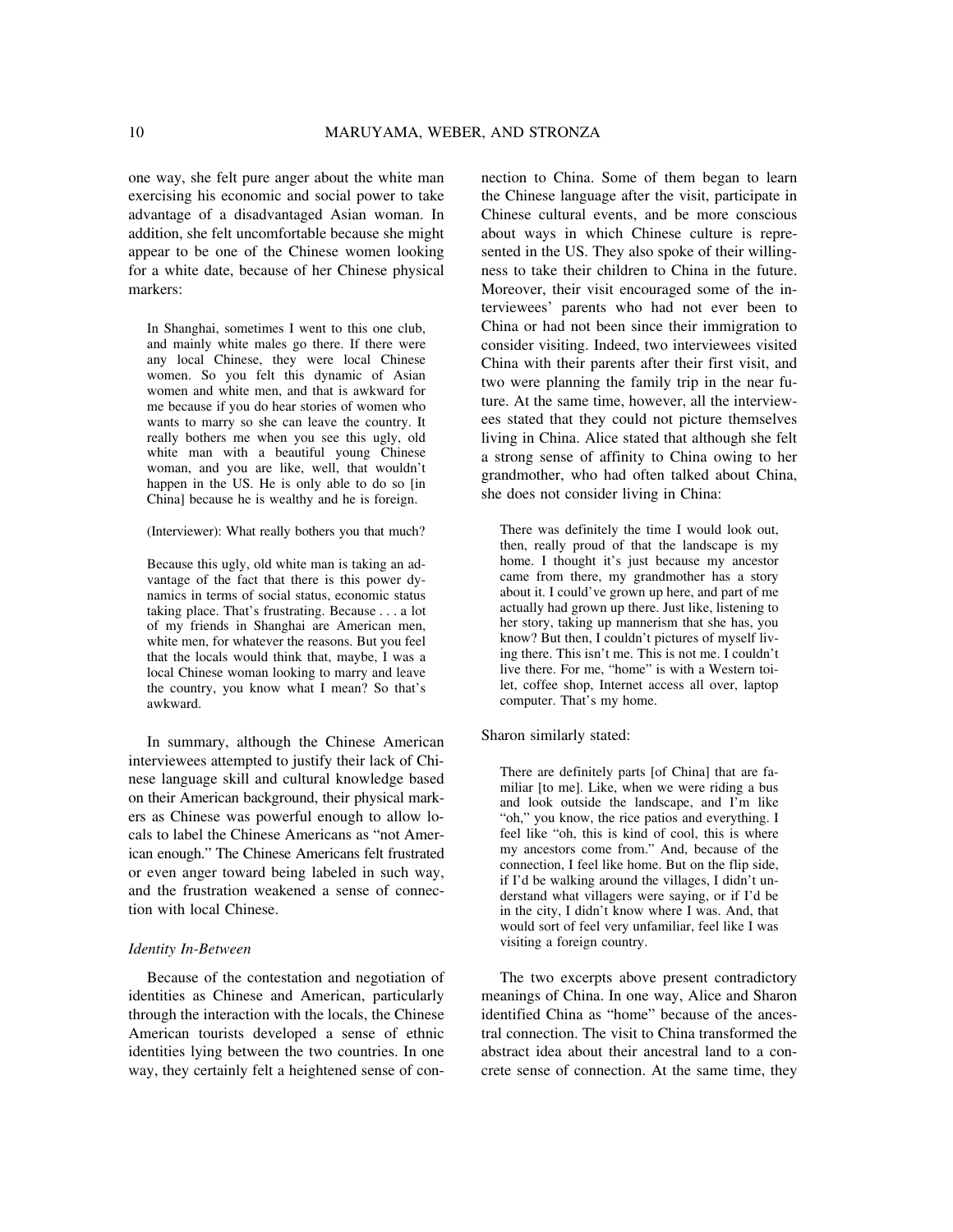also consider China as a "foreign country" for them because of the unfamiliarity in many aspects of everyday life. The US was the "true home" for them

# Discussion

The findings of this study are significant in a number of ways. First, the tourists' experiences with locals and other tourists concerning their ethnic authenticity is parallel to Kibria's (2002) study on Chinese Americans' everyday interactions with people of non-Asian origin in the US. Kibria (2002) illustrated that Chinese Americans were constantly assumed to have a genuine connection to Chinese culture while lacking knowledge in the mainstream American culture. Similarly, in this study, Tommy, among others, recalled his experience of being criticized for his lack of Chinese language skills. Moreover, Angela was expected to be familiar with Chinese culture by her friends and was expected to act like a tour guide. At the same time, their American identity was often not trusted. Jennifer, who tried to teach English in China, stated, "People are less inclined to learn English from me" because she "looks" Chinese. The parallel between the two studies may indicate that the visit to China was not a quest to a spiritual center for Chinese Americans, as Cohen (1979) and other scholars (Ali & Holden, 2006; Nguyen et al., 2003) suggested. Instead of feeling a sense of ultimate belonging and security in China, the Chinese American tourists found their identity continuously contested and often alienated in the same way as they experience in everyday life.

Second, although scholars (Amato, 2005; Lew & Wong, 2005) suggested that the shared ethnicity allowed roots tourists to be immersed in the local community and feel the genuine sense of attachment, the Chinese Americans in this study felt a sense of disorientation rather than belonging to China. More precisely, although the Chinese Americans were occasionally able to "pretend" to be local, the immersion was limited to the physical sense. They recognized more differences than similarities as they explored China and interacted with locals. Indeed, Sharon states, "I'd be walking around villages and I didn't understand what villagers were saying, or I'd be in the city, I don't know where I

was... feel like I was visiting a foreign country." Accordingly, the finding suggests that, as Kibria  $(2002)$  stated, other assets of identity than ethnicity, including language, culture, lifestyle, upbringing, and gender, are intertwined and generate multiple layers of meanings of Chinese Americans' encounters with their ancestral land.

Third, the affiliation with the global tribe of Chinese was absent among the Chinese Americans in this study. Instead, the Chinese Americans expressed identification with the US, where they physically live. As Henry indicated, "I'm shaped by an American experience.... I belong to American experiences." This statement represents the idea that the geographical boundaries of the nation states have significant influence on the identity among Chinese Americans. This aspect may be particularly true for second and later generations of Chinese Americans who were born and raised in the US. Louie (2001) stated that the transnational relationship with China was different for Chinese Americans who were born and raised in the US than for their immigrant ancestors:

The connections between the United States and China that they [Chinese American tourists] create out of their journey represent a type of remembering that contrasts with the nostalgic memories of transmigrants who have at one time lived in the village. Far from representing a fixed and static relationship with place . . . the transnational relationship between these Chinese Americas and China is highly mediated, loose and expansive, drawing upon a broad time span that reaches back across generations and connects to the present.  $(p. 372)$ 

Certainly, the cultural references that served for the Chinese Americans in this study to develop a link to China were only vague images or secondhand information of the country. For example, when Jennifer recalled her experience of finding Chinese characters written in the park, she indicated, "I cannot read them, I don't know what that mean," and she only "know[s] [they are] art and symbolic in a way." Also, Alice felt a connection to China because "my grandmother has a story about it." In other words, China was a country that the Chinese Americans interviewees knew primarily through the imagination rather than through lived experiences. Therefore, researchers need to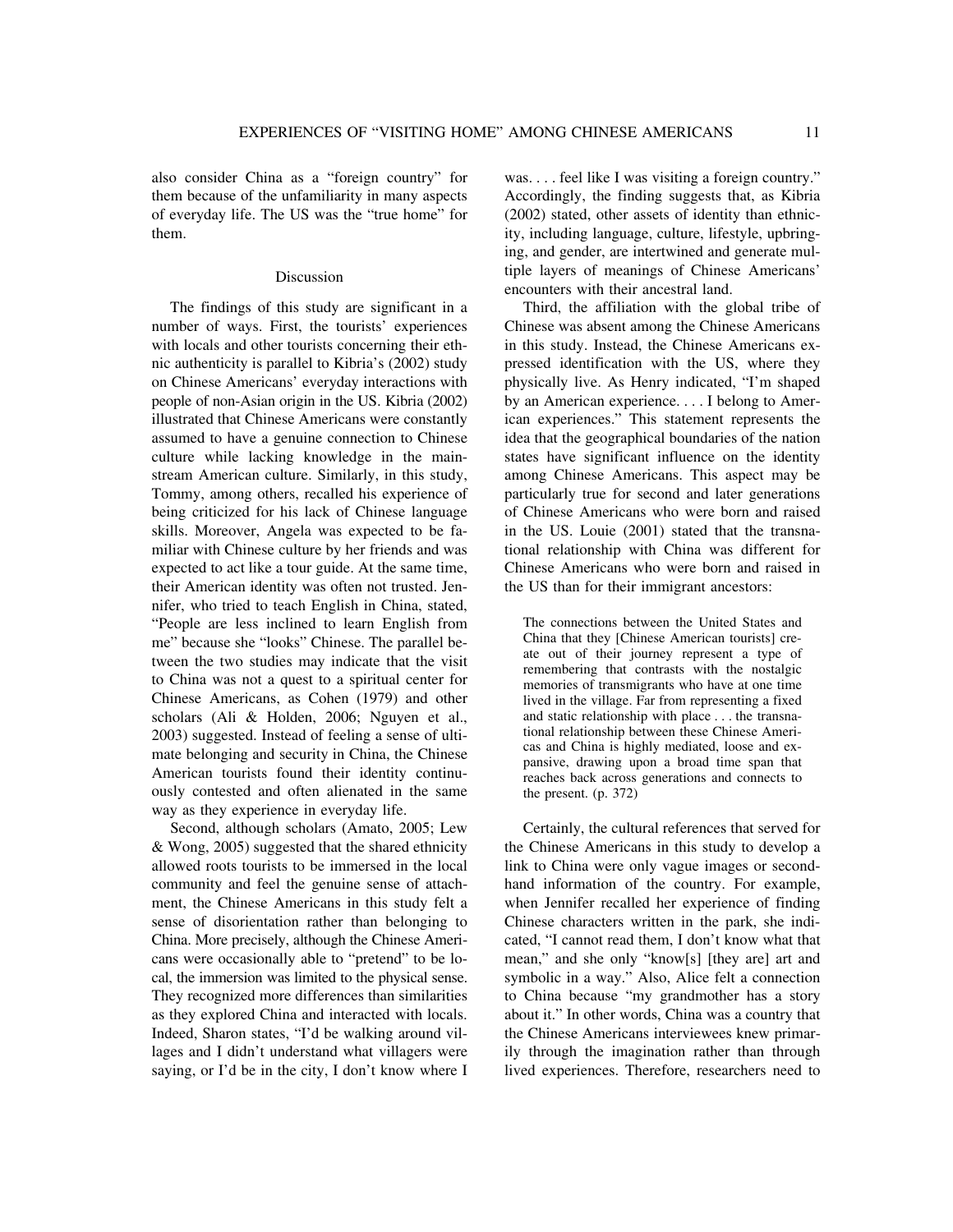consider that the experiences, significance, and meanings of visiting the ancestral lands for the second and later generations may differ considerably from those of the immigrant generation. While for the first generation the visit might function as a way to maintain and strengthen the cultural and social tie (Duval, 2003; Nguyen et al., 2003) and to express longing for home (Ali  $\&$ Holden, 2006), for the second and later generations it may mean visiting a foreign country.

## Conclusion

This study explored the experiences of visiting China among second and later generations of Chinese Americans. Data from the interviews with eight Chinese Americans revealed that their ethnic identity and sense of belonging were constantly challenged, negotiated and redefined through their visits to China. Particularly, this study highlighted the ways in which the interviewees' physical characteristics as Chinese added complexity to the identity negotiation. On the one hand, such markers allowed the Chinese Americans to be immersed in the local population and gain a privilege that only local Chinese have. On the other hand, the physical markers made their Chinese identity almost an a priori, if not voluntary, matter. More precisely, while the Chinese Americans were expected to be competent in the Chinese cultural skills, their American identity was disbelieved. This dual assumption challenged the authenticity of both Chinese and American identities.

In this study, the visit to China did not represent the travel to the spiritual center where the roots tourists feel the ultimate belonging. Rather than developing the identity attached to China, the Chinese Americans affirmed their American identity. That is, the commonalities in ethnicity and ancestor were not compelling enough to foster a sense of belonging to the ancestral land among the Chinese Americans. The findings also suggest that the geographical boundary of the nation states still had a significant influence on constructing identities and sense of "home," especially for the second generation Chinese Americans in this study, even though they had the mobility to visit their ancestral land under globalism.

The findings of this study presented some similarities and differences between the Chinese Americans and members of other ethnic groups in experiences of visiting ancestral lands. For example, while Dominican Americans (Louie, 2006a) and Scottish Canadians (Basu, 2001) felt a strong sense of orientation to their ancestral lands, the Chinese Americans in this study strengthened their American orientation through visiting China. They felt a sense of affinity to China only based on the ancestral connection and not identify China as their "home" to which they belong. In this sense, their experiences were somewhat similar to Italian Australians' (Baldassar, 2001). The second generation Italian Australians embraced the "blood" connection to Italy through roots tourism. However, they also felt disoriented to their own ancestral land because of the various differences between Australian and Italian cultures and negative encounters with locals. Future studies, therefore, need to include members of other diasporic communities, particularly the second and later generations of roots tourists, to explore how and why they have similar or different experiences in their ancestral lands. Future research also needs to include more interviews to understand trends in the experiences of visiting the ancestral land among Chinese Americans. Such studies will bring clarity on the ways in which roots tourism plays a role in identity construction under the globalism.

# Acknowledgment

This project involved the use of data and technical assistance provided by the Center for Socioeconomic Research and Education in the Department of Recreation. Park and Tourism Sciences within the Texas A&M University System.

#### References

- Adams, K. M. (2006). Art as politics: Re-crafting identities, tourism, and power in Tana Toraja, Indonesia. Honolulu, HI: University of Hawaii Press.
- Ali, N., & Holden, A. (2006). Post-colonial Pakistani motilities: The embodiment of the "myth of return" in tourism. Motilities, 1(2), 217-242.
- Amato, J. M. (2005). The representation of ancestral home and homeland in Chinese American fiction (1960s-1990s). Unpublished doctoral dissertation, University of Oregon, Eugene.
- Anderson, B. (1992). Long-distance nationalism: World capitalism and the rise of identity politics. In The Wertheim Lecture 1992. Amsterdam, The Netherlands: University of Amsterdam Centre for Asian Studies.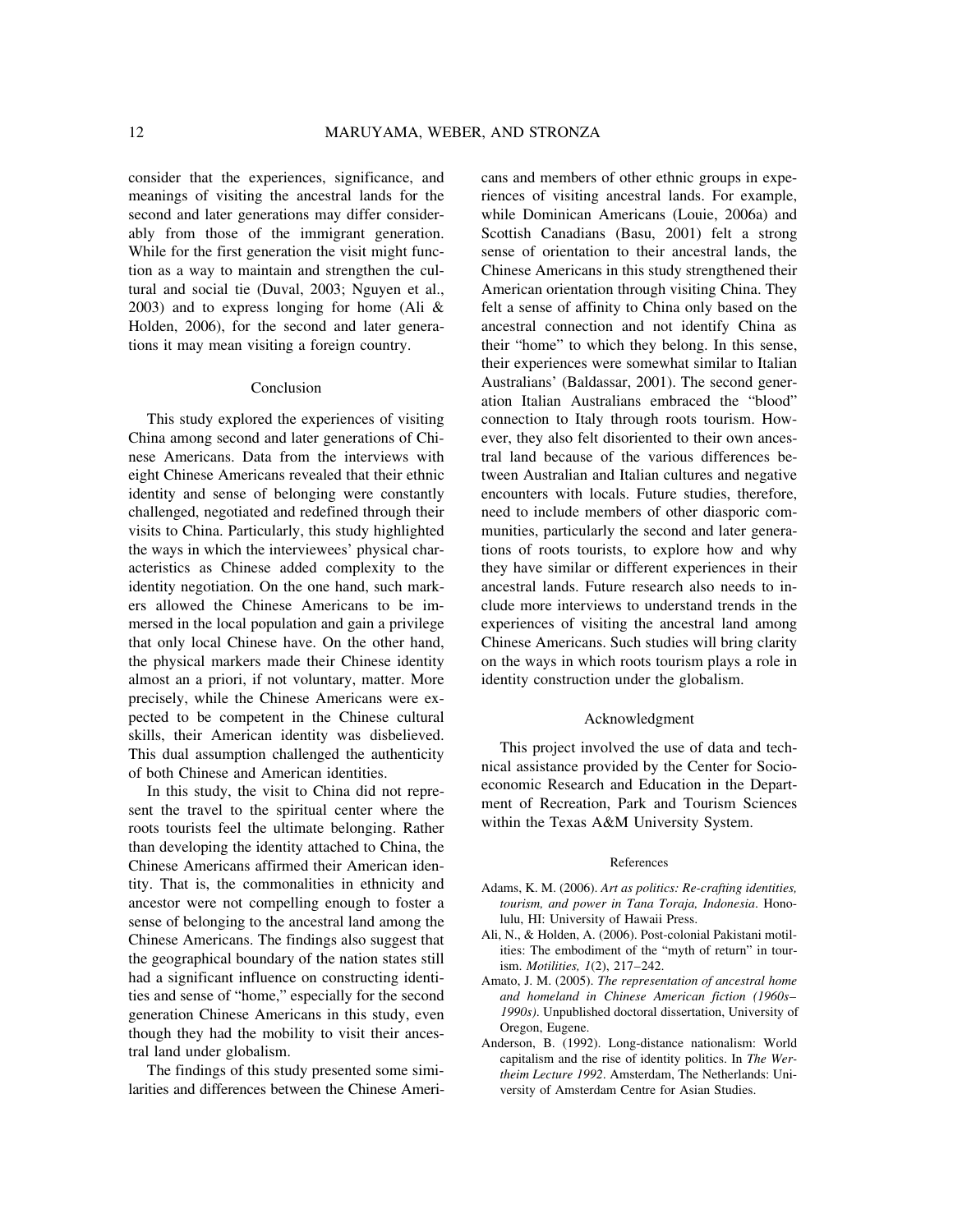- Ang, I. (2001). On not speaking Chinese: Living between Asian and the West. New York, NY: Rutledge.
- Baldassar, L. (2002). Visits home: Migration experiences between Italy and Australia. Victoria. Australia: Melbourne University Publishing.
- Barth, F. (1969). Ethnic groups and boundaries. Boston, MA: Little, Brown.
- Basu. (2001). Hunting down home: Reflections on homeland and the search for identity in the Scottish diasporas. In B. Bender & M. Winer (Eds.), Contested landscapes: Movement, exile and place (pp. 333–348). Oxford, UK: Berg.
- Bernard, H. R. (2006). Research methods in anthropology: *Oualitative and quantitative approaches.* Lanham, MD: AltaMira Press.
- Bruner, E. M. (1996). Tourism in Ghana. American Anthropologist, 98(2), 290.
- Carter, S. (2004). Mobilizing Hrvatsko: Tourism and politics in the Croatian diaspora. In T. Coles & D. Timothy (Eds.), Tourism, diasporas and space (pp. 188-201). London: Routledge.
- Chow, R. (1993). Writing diasporatactics of intervention in contemporary cultural studies. Bloomington, IN: Indiana University Press.
- Cohen, E. (1979). A phenomenology of tourist experience. The Journal of the British Sociological Association, 13,  $179 - 201$ .
- Douw, L. (1999). The Chinese sojourner discourse. In G. Peterson (Ed.), QIAOXIANG ties: Interdisciplinary approaches to 'cultural capitalism' in South China (pp. 22-44). Toronto, Canada: Ontario University of British Columbia.
- Duval, D. T. (2003). When hosts become guests: Return visits and diasporic identities in a Commonwealth Eastern Caribbean community. Current Issues in Tourism,  $6(4)$ , 267-308.
- Duval, D. (2004). Conceptualizing return visits: A transnational perspective. In T. Coles & D. Timothy (Eds.), Tourism, diasporas and space (pp. 50-61). London: Routledge.
- Dye, J. F., Schatz, I. M., Rosenberg, B. A., & Coleman, S. T. (2000). Constant comparison method: A kaleidoscope of data. The Qualitative Report, 4(1). Retrieved from http://www.nova.edu/ssss/QR/QR4-1/dye.html
- Ebron, P. (1999). Tourists as pilgrims: Commercial fashioning of transatlantic politics. American Ethnologist, 26(4), 910-932.
- Epstein, A. D., & Kheimets, N. G. (2001). Looking for Pontius Pilate's footprints near the Western Wall: Russian Jewish tourists in Jerusalem. Tourism Culture & Communication, 3(1), 37-56.
- Espiritu, Y. L., & Tran, T. (2002). Viêt Nam, Nu'óc Tôi (Vietnam, My Country): Vietnamese Americans and transnationalism. In P. Levitt & M. Waters (Eds.), The changing face of home: The transnational lives of the second generation (pp. 367-398). New York: Russell Sage Foundation.
- Faist, T. (2000). Transnationalization in international migration: Implications for the study of citizenship and culture. Ethnic and Racial Studies, 23, 189-222.
- Fan, C. (2003). Chinese Americans: Immigration, settlement, and social geography. In L. Ma & C. Cartier (Eds.), The Chinese diaspora: Space, place, mobility and identity (pp.  $261-292$ ). Lanham, MD: Rowman and Littlefield Publishers, Inc.
- Feng, K., & Page, S. (2000). An exploratory study of tourism, migration-immigration nexus: Travel experience of Chinese residence in New Zealand. Current Issues of Tourism, 3(3), 246-281.
- Glick-Schiller, N., & Fouron, G. E. (2001). Georges woke up laughing: Long-distance nationalism and the search for home. Durham, NC: Duke University Press.
- Goetz, J. P., & LeCompte, M. D. (1981). Ethnographic research and the problem of data reduction. Anthropology and Education Quarterly, 12, 51-70.
- Hall, C. M., & Duval, D. T. (2004). Linking diasporas and tourism: Transnational mobilities of Pacific Islander residents in New Zealand. In T. Coles & D. Timothy (Eds.), Tourism, diasporas and space (pp. 78–94). London: Routledge.
- Hsing, Y. (2003). Ethnic identity and business solidarity: Chinese capitalism revisited. In L. Ma & C. Cartier (Eds.), The Chinese diaspora: Space, place, mobility, and identity (pp. 221-234). Lanham, MD: Rowman & Littlefield Publishers, Inc.
- Kibria, N. (2002). Becoming Asian American. Baltimore, MD: Johns Hopkins University Press.
- Kibria, N. (2004). Of blood, belonging, and homeland trips: Transnationalism and identity among second-generation Chinese and Korean Americans. In P. Levitt & M. C. Waters (Eds.), The changing face of home (pp. 295– 311). New York: Russell Sage Foundation.
- King, B. (1994). What is ethnic tourism?: An Australian perspective. Tourism Management, 15(3), 173-176.
- Kivisto, P. (2001). Theorizing transnational immigration: A critical review of current effort. Ethnic and Racial Studies, 24(4), 549-577.
- Kotkin, J. (1994). Tribes: How race, religion, and identity determine success in the new global economy. New York: Random House.
- Kwang, P., & Miscevic, D. (2005). Chinese America: The untold story of America's oldest new community. New York: The New Press.
- Lee, R. M., Noh, C.-Y., Yoo, H. C., & Doh, H.S. (2007). The psychology of diaspora experiences: Intergroup contact, perceived discrimination, and the ethnic identity of Koreans in China. Cultural Diversity and Ethnic Minority Psychology 13(2), 115-124.
- Lehrer, E. (2006). The mission & the quest: Ideology and resistance in Jewish pilgrimage to Poland. Paper presented at the American Anthropological Association 107th Annual Meeting, San Francisco, CA.
- Levitt, P. (2001). Transnational migration: Taking stock and future directions. Global Networks, 1(3), 195-216.
- Lew, A., & Wong, A. (2002). Tourism and the Chinese diaspora. In M. Hall & A. Williams (Eds.), Tourism and migration: New relationship s between production and consumption (pp. 205-220). Dordrecht, The Netherlands: Kluwer Academic Publishers.
- Lew, A., & Wong, A. (2003). News from the motherland: